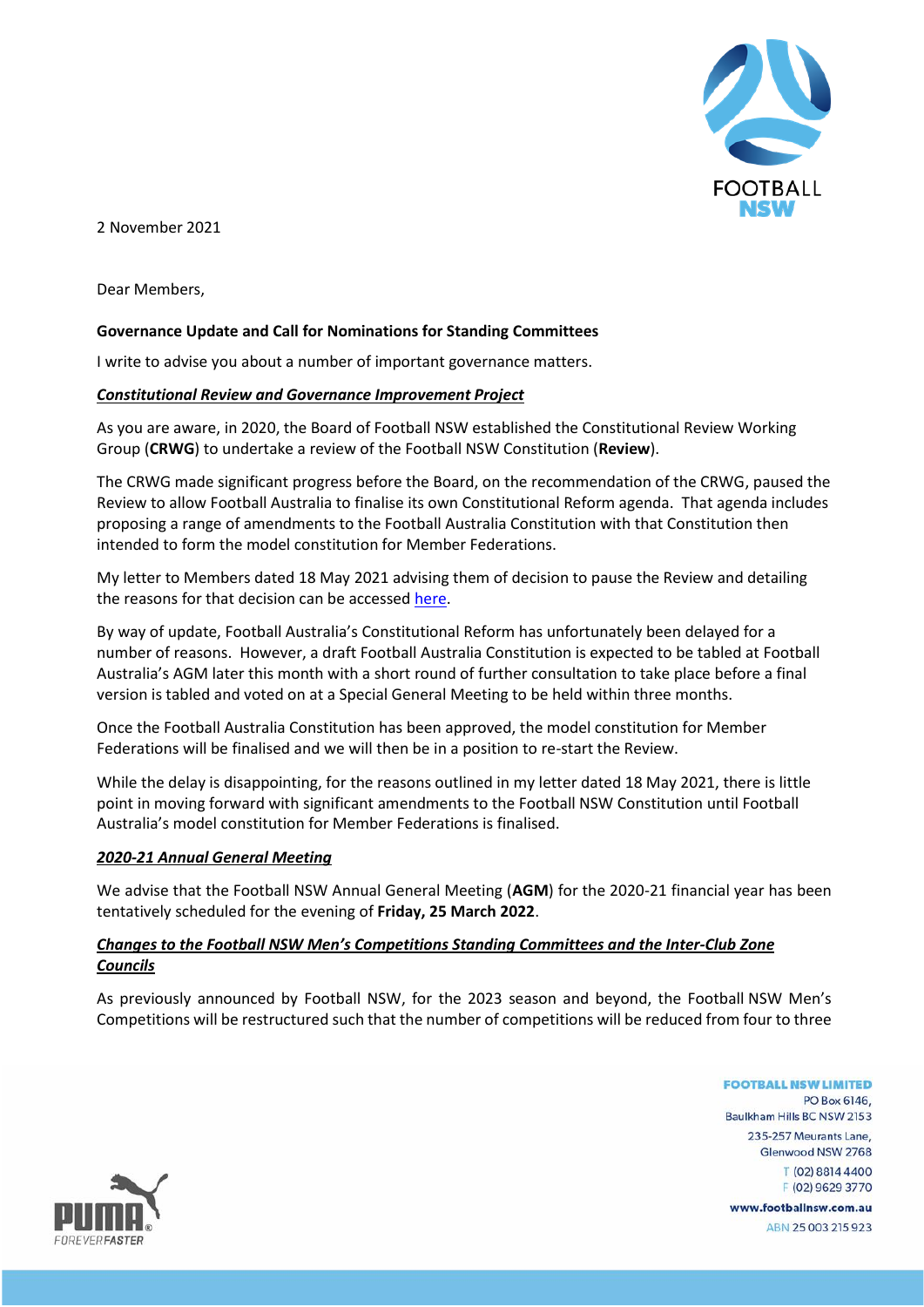and the number of clubs per competition will be increased from 12 to 16. The total number of clubs participating across the three competitions will remain at 48.

As a result of this restructure, the Football NSW League Three Men's Competition (formerly, the NPL 4 Competition) will cease to exist at the end of the 2022 season.

Consequently, a number of amendments will need to be made to the Football NSW Constitution and to the Football NSW By-laws ahead of the 2023 season to reflect this change.

In the case of the Football NSW Constitution, amendments will need to be made to remove the League Three Men's Standing Committee (referred to as the "Conference league Standing Committee" in the Football NSW Constitution). Given the ongoing review of the Football NSW Constitution, it is presently Football NSW's intention to propose a temporary amendment such that there is no dilution of voting rights, an issue which while continue to be explored during the review process.

In the case of the Football NSW By-laws, the required amendments will include:

- removing the League Three Men's Standing Committee;
- establishing any Standing Committee created by the abovementioned amendment to the Football NSW Constitution;
- amending the number of members in the NPL Men's, League One Men's and League Two Men's Standing Committees from 12 to 16; and
- amending the size and composition of the Inter-Club Zone Councils.

The Board and management are currently considering a number of options in this regard and will provide an update in early 2022 with a view to potentially tabling any required amendments to the Football NSW Constitution at the March 2022 AGM.

## *Call for Nominations for Football NSW Standing Committees and Inter-Club Zone Councils*

With the terms of current members of the Standing Committees and the Inter-Club Zone Councils due to expire on 31 December 2021, it is now time to call for nominations for membership of the Football NSW Standing Committees and Inter-Club Zones for the period 1 January 2022 to 31 December 2023.

Please note though that because of the amendments to the Football NSW Constitution and Football NSW By-laws that will need to be made to reflect the removal of the League Three Men's Competition and the removal of the League Three Men's Standing Committee ahead of the 2023 season (as discussed above) and because of changes that may flow from the Constitutional Review, there may be a reduction in the terms of office of Standing Committee and Inter-Club Zone Council members and a reduction in the period for which the Chairs and Deputy Chairs of Standing Committees and Inter-Club Zone Councils will remain voting members of FNSW.

The Standing Committees were created to represent the interests of various stakeholders in Football in NSW. The purpose and goal of the Standing Committees is to act as important vehicles for assisting Football NSW in achieving a better environment and value equation for the Football community. This includes all participants in our game, including players (men and women, elite and grassroots, junior and senior), coaches, referees, administrators and the broader Football community.

Further information about the Standing Committees, the Inter-Club Zone Councils and the nomination process is available on the Football NSW website or by clickin[g here.](https://footballnsw.com.au/about/standing-committees/)

Please note that the deadline for the submission of nominations for the Standing Committees and the Inter-Club Zone Councils is **5.00pm on Thursday, 18 November 2021**.